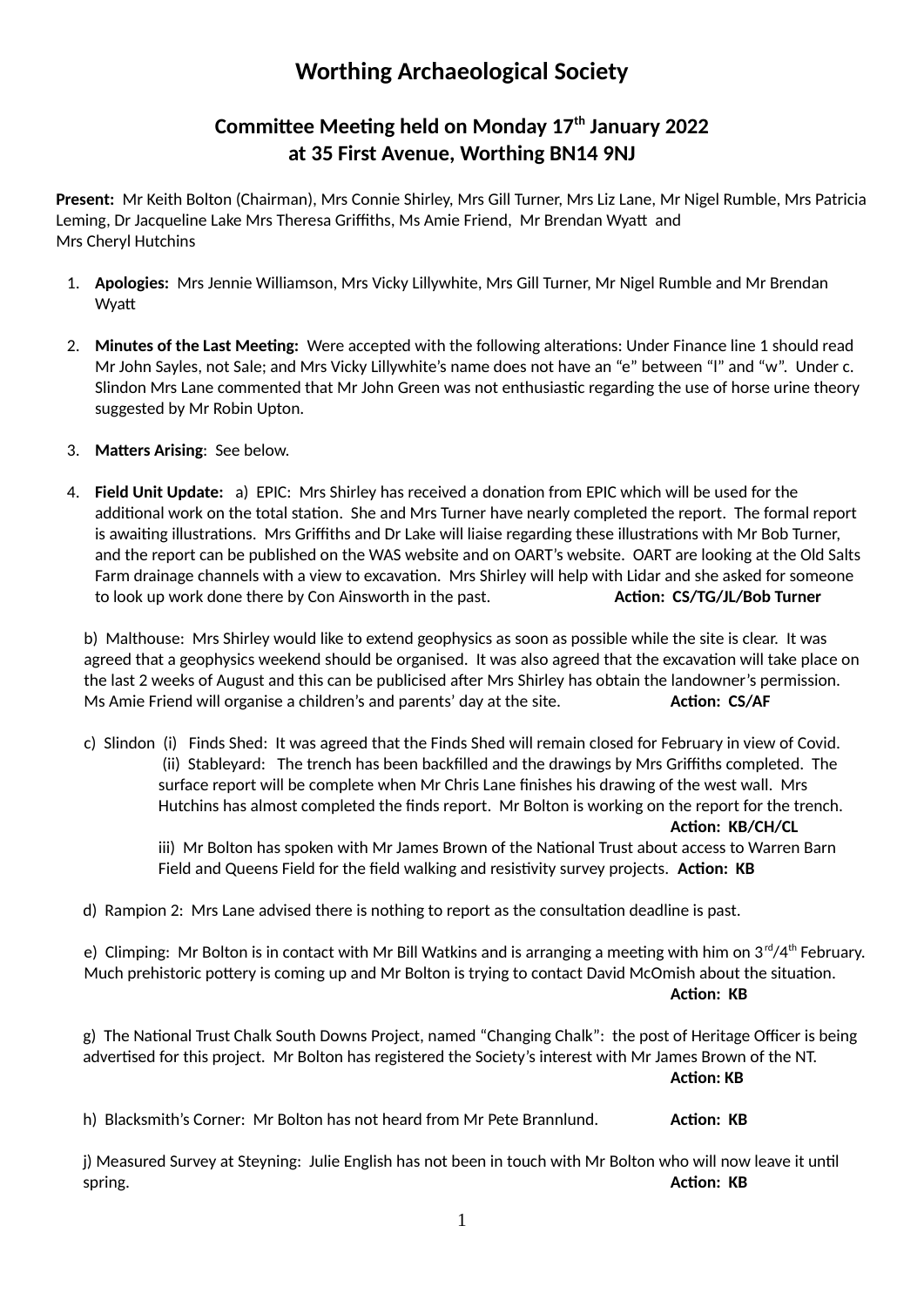k) Brinsbury: The editor of Sussex Archaeological Collections will send a PDF copy of the Brinsbury article to Mr Bolton for distribution to the membership. Mrs Turner, Mr Bolton and Mr Pete Brannlund will visit the college, and will speak to Mr James Sainsbury of Worthing Museum regarding deposition of finds.

## **Action: GT/KB/PB**

l) (i) St Nicholas' Church, Angmering: Ms Amie Friend has been approached by Mr David Rudling with regard to giving a lecture on St Nicholas' Church at the next Symposium. Mrs Lane will send a hard copy to the Parish Council and Ms Friend will send a PDF to the lady at Angmering in Bloom. **Action: AF/LL**

m) Mr James Kenny has contacted Mr Bolton regarding WAS' assistance in the resurrection of the Activity Weekend at Bignor Roman Villa. Mr Bolton is to contact Mr Kenny. **Action: KB** 

- 5. **Finance:** Mrs Leming summarised the close of year accounts for the AGM. Covid has affected the Society's activities but we resumed fieldwork in the summer and autumn with excavations, a half-day study day, a QGIS mapping course, lectures in person and on Zoom, and a Christmas Social. Subscriptions, donations and grants have been good and most entries broke even and even made a small profit. Expenses included a high printing and stationery bill (mostly for 2 editions of the Journal), and the continued use of Zoom Pro. Liability Insurance has increased at £727, and Field Unit expenses were £939. Trustee insurance has gone up. On the Balance Sheet all equipment suffered almost no depreciation as it is all now old. The Society has a total of  $\epsilon$ 8,861 in the bank. Mrs Leming ha discussed the Expenses Account with Mr Turner and it was agreed to rename it the Bursary Account as this is clearer. It was agreed that the accounts will be emailed to the membership for the AGM. It was agreed that Mrs Leming should back up her work on her new laptop to the Cloud. Mrs Leming would like to move the Society's accounts to the internet to avoid excessive charges by HSBC and this will be discussed after the AGM.
- 6. **Membership:** Mrs Lane advised that 43 Ordinary members have paid for 2022 to add to the 18 Life and 15 Honorary members. The Society has 74 paid up Ordinary members last year. Mr Gordon Hayden has been made a Life Member. Peter Skilton has donated his surveying equipment to WAS, now that he is no longer able to participate in field unit activities. The committee agreed that he should be given honorary life membership in recognition of his dedicated work for the society over many years. The chairman will write a personal letter to thank him. Mrs Shirley will be making an inventory of this equipment which is at the shed at present. **Action: KB/CS**
- 7. **Newsletter:** Mrs Lane advised that the next Newsletter will go out at the end of the month. Mrs Lane advised that Mr Alex Vincent's booklet is being printed and she will ensure that every member gets a copy. **Action: LL Journal:** The Journal has been circulated.
	- **8. Website:** It is suggested that the Society, in addition to the U-Tube channel, has a Society-only page on Webley for £7 a month. This would be a restricted page. It was suggested that as more than 100 members would register and this would be met by an upgrade to Business at  $£15$  a month. It was agreed that this will be discussed at the Field Unit Forum next month.
	- 9. **Study Days**: 7  $7<sup>th</sup>$  May 2022 – Dr Ben Jervis on the Binsted Pottery. Dr Lake will also arrange for David Rudling to give a study day on Burial Practices. These days will be in the Education Room of Worthing Museum.
	- 10. **Lectures:** Matt Pope on The Next 100 Years of Archaeology in Sussex on at 7.30pm on Tuesday 8th February at Worthing Sixth Form College Keith Bolton on A Romano-British Settlement near Gumber Farm, Slindon at 7.00pm on Tuesday  $8<sup>th</sup>$  March at Worthing Sixth Form College Tuesday  $12<sup>th</sup>$  April at Worthing Sixth Form College tba. No refreshments will be available at lectures in the Sixth Form College and parking is free.